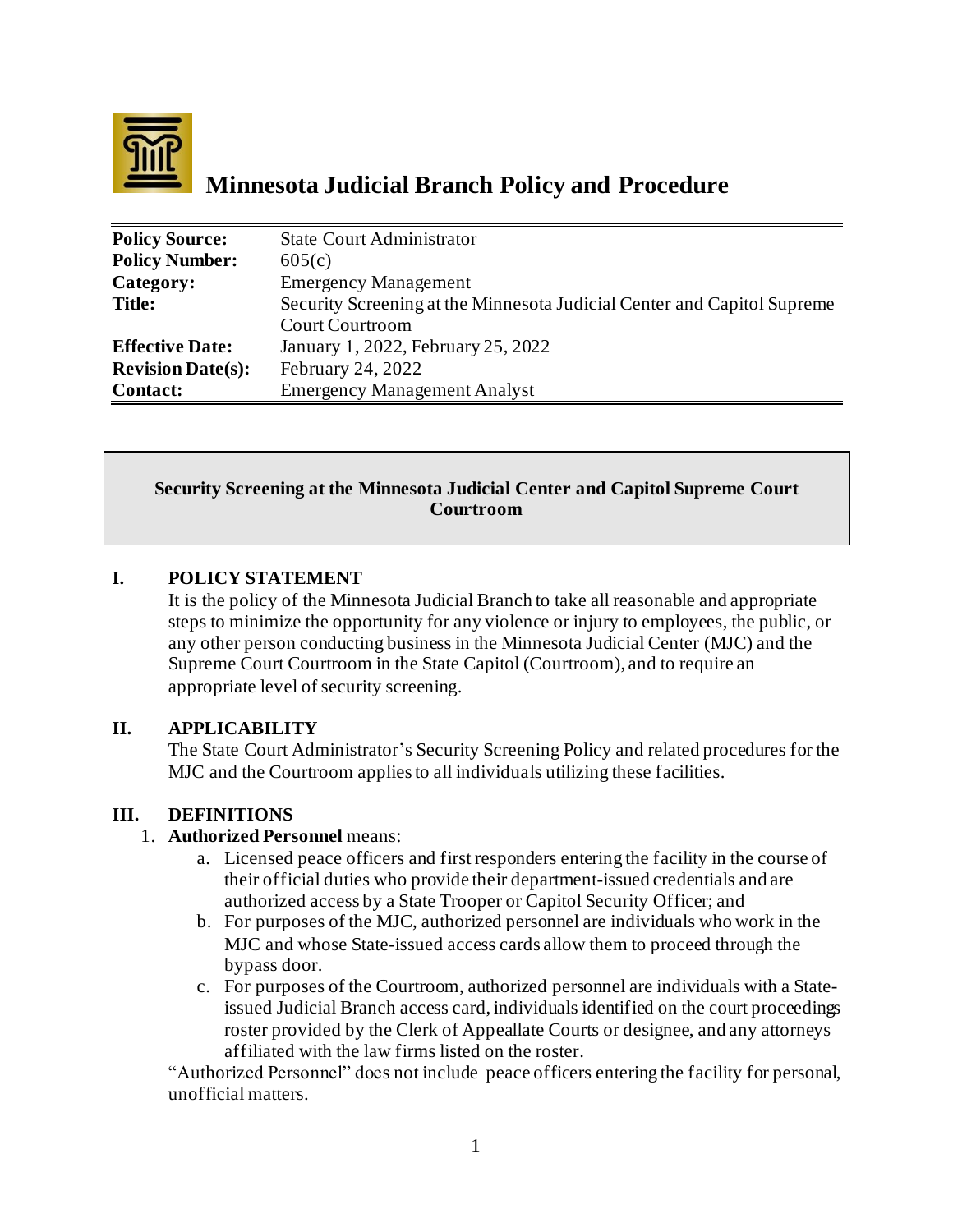- 2. **Capitol Security Officer:** A non-sworn security officer employed by the State of Minnesota.
- 3. **Contraband:** Any item which is illegal to possess under Minnesota law.
- 4. **Controlled Access Point:** In MJC, the area on the ground floor, Southeast entrance of the building where an x-ray scanner and magnetometer have been installed to perform screening of all those seeking entry to the building.

At the Courtroom, the area immediately outside the main entrance to the Courtroom where a magnetometer have been temporarily installed to perform screening of all those seeking entry to the courtroom.

- 5. **Medical Mobility Device:** Any mobility device that is used by individuals with mobility disabilities for the purpose of locomotion. Such devices may include, but are not limited to, wheelchairs, scooters, or knee carts.
- 6. **Minnesota Judicial Center:** The building at 25 Rev. Dr. Martin Luther King Jr. Drive, St. Paul, MN 55155.
- 7. **Capitol Supreme Court Courtroom:** The courtroom located on the second floor of the Minnesota State Capitol building at 75 Rev. Dr. Martin Luther King Jr. Drive, St. Paul, MN 55155.
- 8. **Minnesota State Patrol Trooper (State Trooper):** A sworn, licensed peace officer employed by the Minnesota State Patrol.
- 9. **Prohibited Items:** Includes but is not limited to contraband, firearms (including replicas, BB, and air-soft), explosives, knives, ammunition, weapons, tools, blades, or other sharp objects that could cause bodily harm, or any other item deemed dangerous by the State Trooper or Capitol Security Officer working at the screening area.

At the Courtroom, prohibited items also includes bags larger than 4.5" X 6.5" X 3" and briefcases unless in possession of authorized personnel.

- 10. **Screener:** The State Trooper or Capitol Security Officer(s) located at the x-ray scanner and magnetometer who has the responsibility to observe/detect suspicious behavior, provide direction to people entering the facility, and detect and prevent the introduction of prohibited items past the secure area.
- 11. **Screening Area:** The area designated for the screening of persons entering the facility and their belongings, and any other area set up as a second checkpoint at the entrance into a courtroom.

## **IV. PROCEDURES**

- 1. Notice and Signage. All areas subject to security screening shall have adequate signage that prohibited items are not allowed in the MJC or the Courtroom. The signage will also advise all persons are subject to screening and search prior to entering the MJC or the Courtroom.
- 2. Persons Subject to Screening. All persons who enter the MJC or the Courtroom through the public entrance and who are not exempt from screening will be required to submit to security screening as a condition of entering the facility.
- 3. Persons Exempt from Screening. At the MJC, authorized personnel may display their credentials to the screener and proceed in the bypass lane of the Security Screening area, scan their official State-issued access card on the access card reader, and proceed through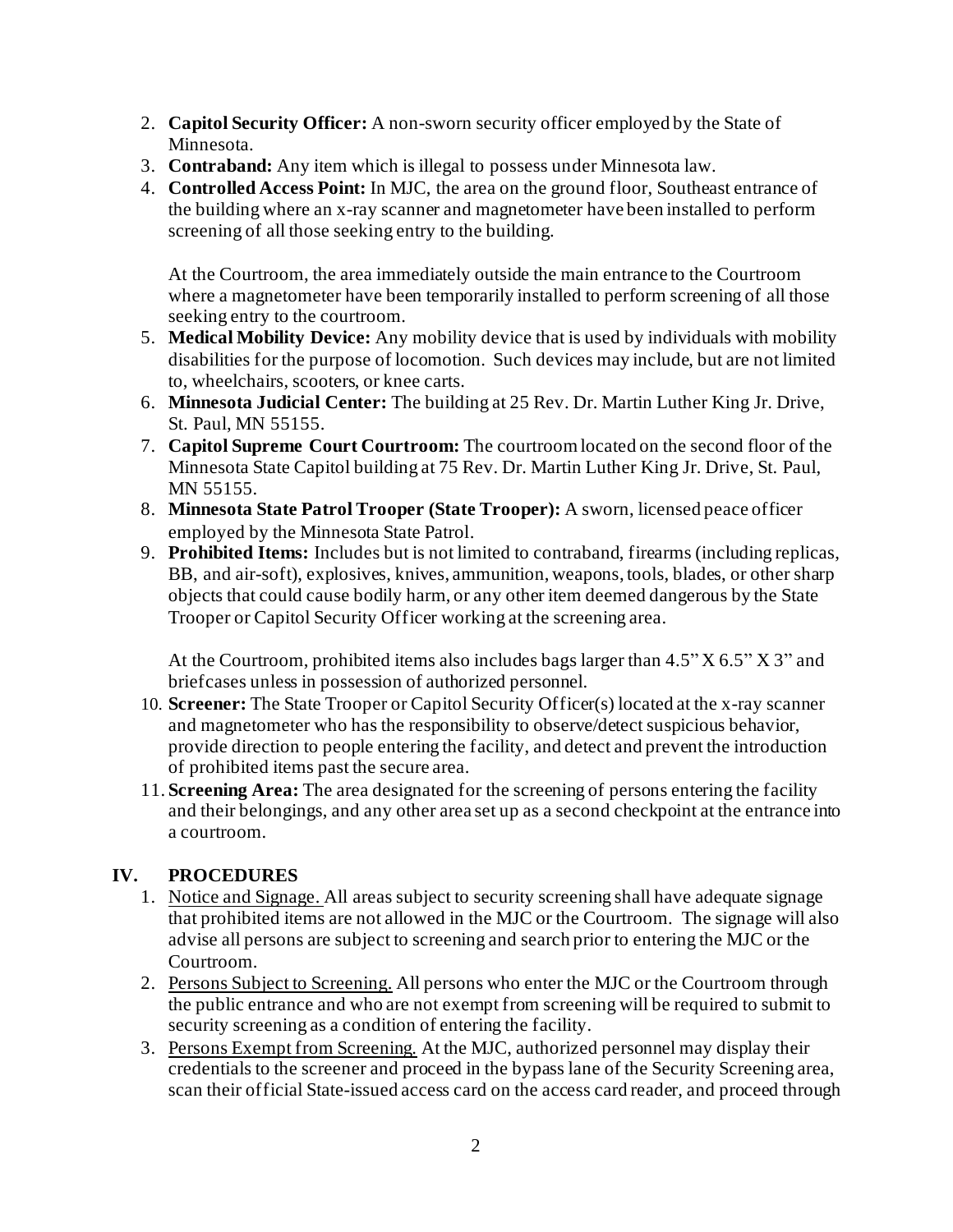the bypass door without screening. Authorized personnel must not use their State-issued access cards to allow anyone else to proceed through the bypass door. Authorized personnel are subject to search and screening at the discretion of a State Trooper or Capitol Security Officer.

At the Courtroom, authorized personnel must check in with the screener and be prepared to show their official State-issued Judicial Branch access card, for those on the roster their photo identification, and for any attorneys affiliated with the law firms listed on the roster their photo identification and proof of affiliation. Authorized personnel are subject to search and screening at the discretion of a State Trooper or Capitol Security Officer.

4. Screening Time and Staffing. Screening will be conducted at the screening area(s) when the facility is open to the public.

At the Courtroom, screening will be conducted beginning thirty minutes prior to the start of court proceedings until fifteen minutes after court has concluded or the gate is secured to the Courtroom.

- 5. Refusal to Comply. Any person who refuses screening of their possessions or to pass through security screening will be denied entrance into the MJC or the Courtroom beyond the controlled access point.
- 6. Persons in Possession of Prohibited Items. Any person that is found with any prohibited items on their person at the time of screening will be asked to either take the items outside for safe storage, or turn the items over to the screener as abandoned property to be disposed of following the Department of Public Safety's procedures for abandoned property. Those who are unable or refuse to comply will be denied entrance beyond the controlled access point. Personsfound in possession of contraband may be arrested or cited and the items seized as authorized by law.
- 7. Screening with Magnetometer
	- a. All persons subject to screening will be directed to place the following items into a designated inspection container before proceeding to the Magnetometer:
		- i. The contents of their pockets.
		- ii. Items on their person that the screening officer(s) believe may activate the magnetometer alarm (including but not limited to belts, watches, jewelry, etc.).
		- iii. Purses, briefcases, handbags, backpacks, and any other bags/cases.
		- iv. Jackets/coats or other garments that may shield contraband from the magnetometer.
		- v. Other items as directed by the State Trooper or Capitol Security Officer.
	- b. Individuals will be instructed to walk at a normal pace through the Magnetometer. If the alarm is activated:
		- i. The person will be requested to step back behind the magnetometer and advised to recheck for other items with metal, including footwear.
		- ii. The person will then again be requested to step through the magnetometer.
		- iii. If the person fails to pass the screening a second time, the person will be directed to an area for a handheld metal detector search.
- 8. Screening with X-ray Scanner at the MJC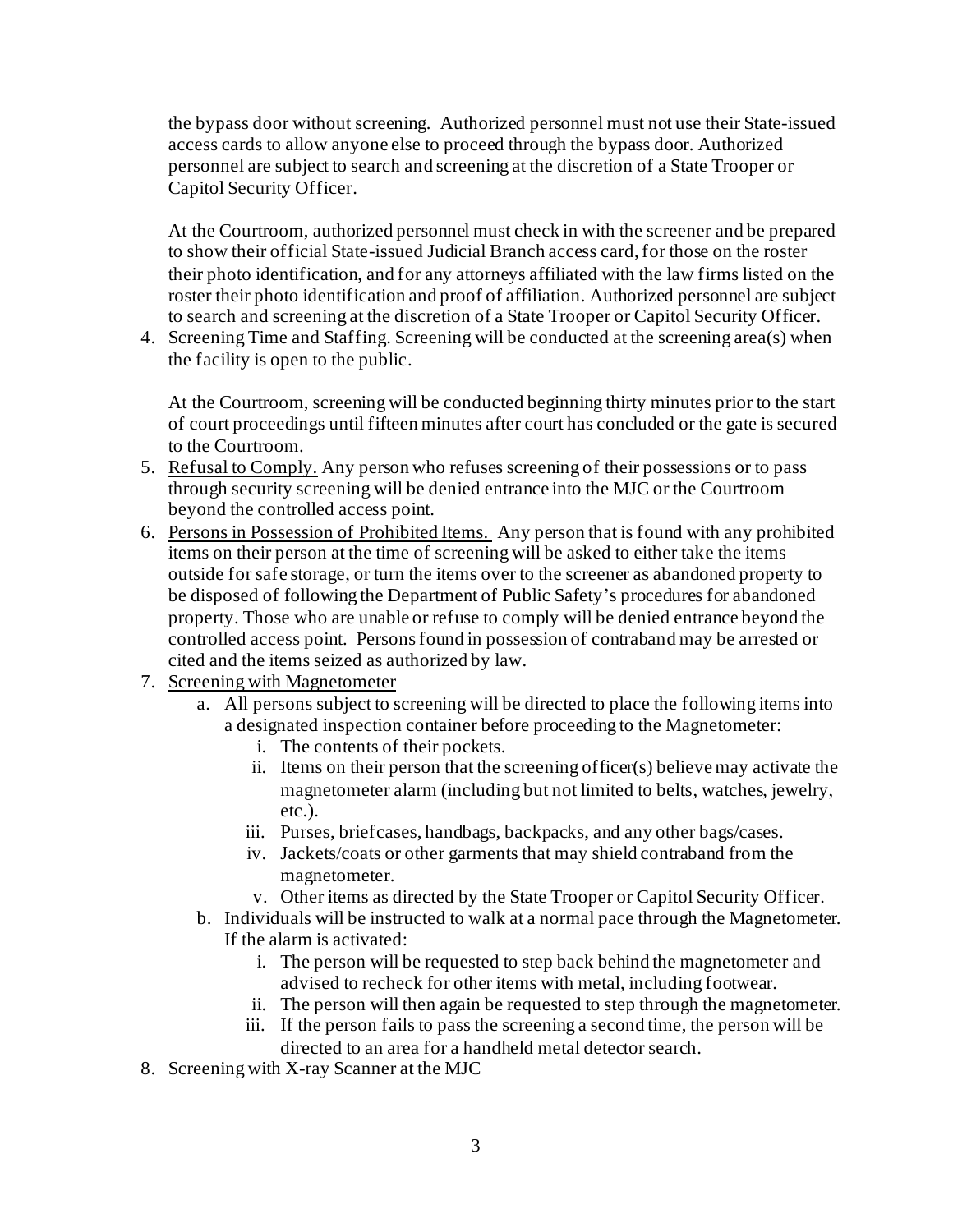- a. Items that were placed into designated inspection containers at the MJC as directed in paragraph 7.i. will be subject to screening with the x-ray scanner.
- b. If a suspicious or unidentifiable item is observed on the x-ray scanner by a State Trooper or Capitol Security Officer, that item will be subject to additional search to confirm whether it is a prohibited item.
- 9. Screening with Handheld Metal Detector. All persons are subject to screening via handheld metal detector. If the person fails the handheld metal detector search, the person may be subject to a further search or denied accessto the MJC or the Courtroom at the discretion of State Trooper or Capitol Security Officers.
- 10. Found Items. To preserve facility security, any prohibited items located unattended in the building will be considered abandoned property and disposed of following the Department of Public Safety's procedures for abandoned property. All other found property will be turned into Lost and Found at the MJC reception area.
- 11. Manual Screening
	- a. Manual screening and searches may be conducted on items if an x-ray scanner is not available, on items larger than the opening of the tunnel of the x-ray scanner, and on items that because of their nature may not be exposed to the x-ray scanner.
	- b. In the event that a person has an item to assist them in walking such as a cane or walker and they must have it to walk more than a few steps safely, they will be allowed to retain the item through the magnetometer. They will then be scanned with a hand-held metal detector and a physical and visual inspection will be made of the device at the end of the inspection area by State Trooper or Capitol Security Officers.
- 12. Medical Mobility Devices and Medical Devices
	- a. All removable items will be removed from the device and processed through the x-ray scanner or manually screened and searched.
	- b. A visual inspection will then be conducted on the device and person. If a satisfactory search can be completed visually, the person may proceed through the screening area. If not, a further search may be conducted.
	- c. Persons with medical devices such as pacemakers and defibrillators who wish not to be exposed to magnetometer or handheld device, must submit to a further search. The search will be conducted by a State Trooper or Capitol Security Officer of the same gender whenever possible and with as much privacy as possible.

## **V. RELATED DOCUMENTS**

Supreme Court Order regarding Court Security – Weapons Policy, dated June 2, 2003, file number [A03-0604.](https://www.mncourts.gov/mncourtsgov/media/AdministrativeFileArchive/Court%20Security%20ADM10-8013%20formerly%20A03-0604/2003-06-02%20Order%20Weapons%20Policy.pdf)

[State Court Administrator Policy and Procedures 506\(p\); Minnesota Judicial Center](https://www.mncourts.gov/mncourtsgov/media/CIOMediaLibrary/DocumentLibrary/506(p)_MJC_Decorum.pdf)  Rules of [Decorum](https://www.mncourts.gov/mncourtsgov/media/CIOMediaLibrary/DocumentLibrary/506(p)_MJC_Decorum.pdf)

[Minnesota Judicial Center Visitor](https://mncourts.gov/mncourtsgov/media/CIOMediaLibrary/DocumentLibrary/MJC_Visitor_Policy_1.pdf) Policy

### **VI. REVISION HISTORY**

Original policy date: 01/01/2022.